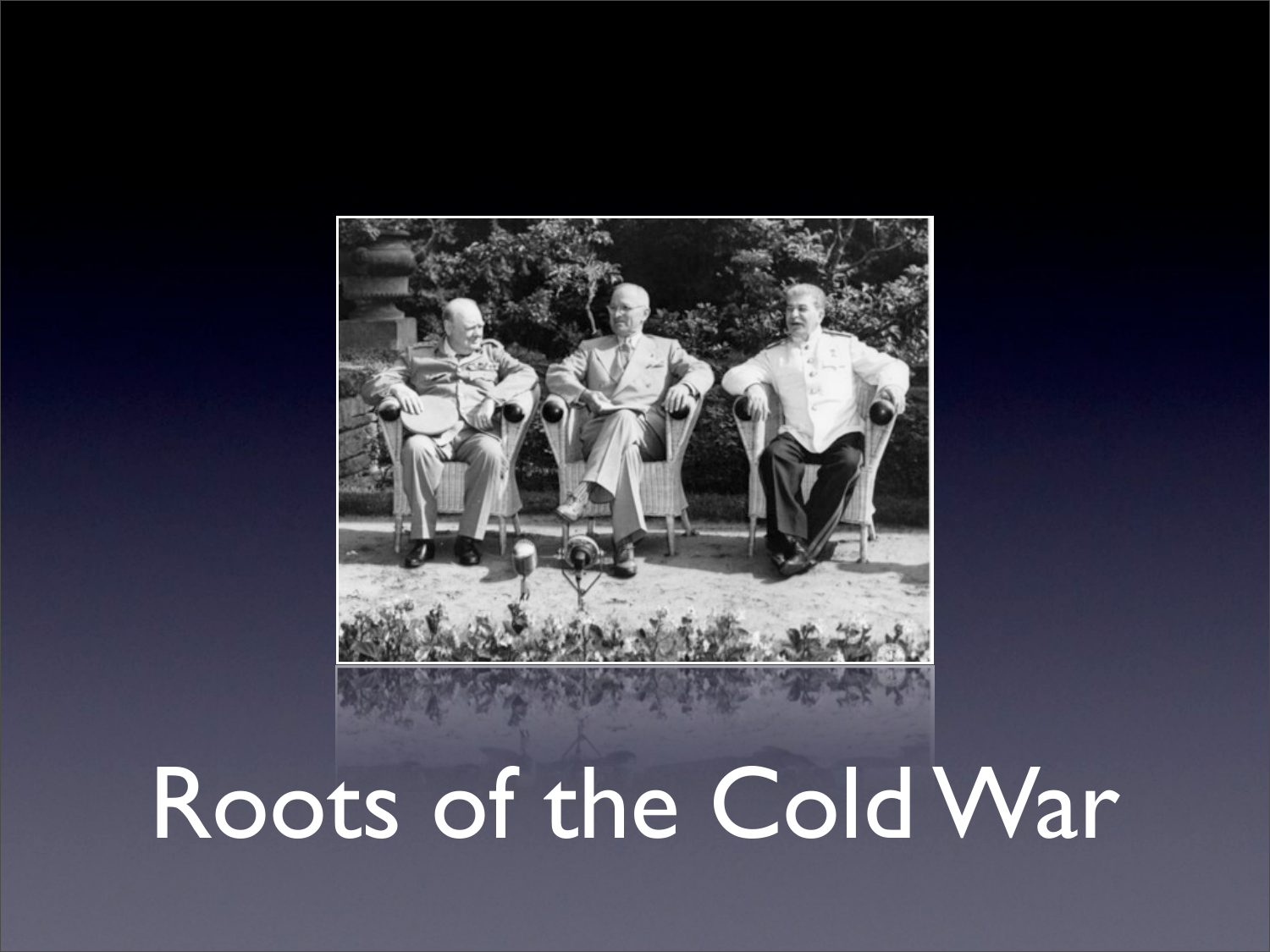## You will be able to...

•Define the Cold War

•Describe the conflict between communism & capitalism

•Explain why the Cold War started

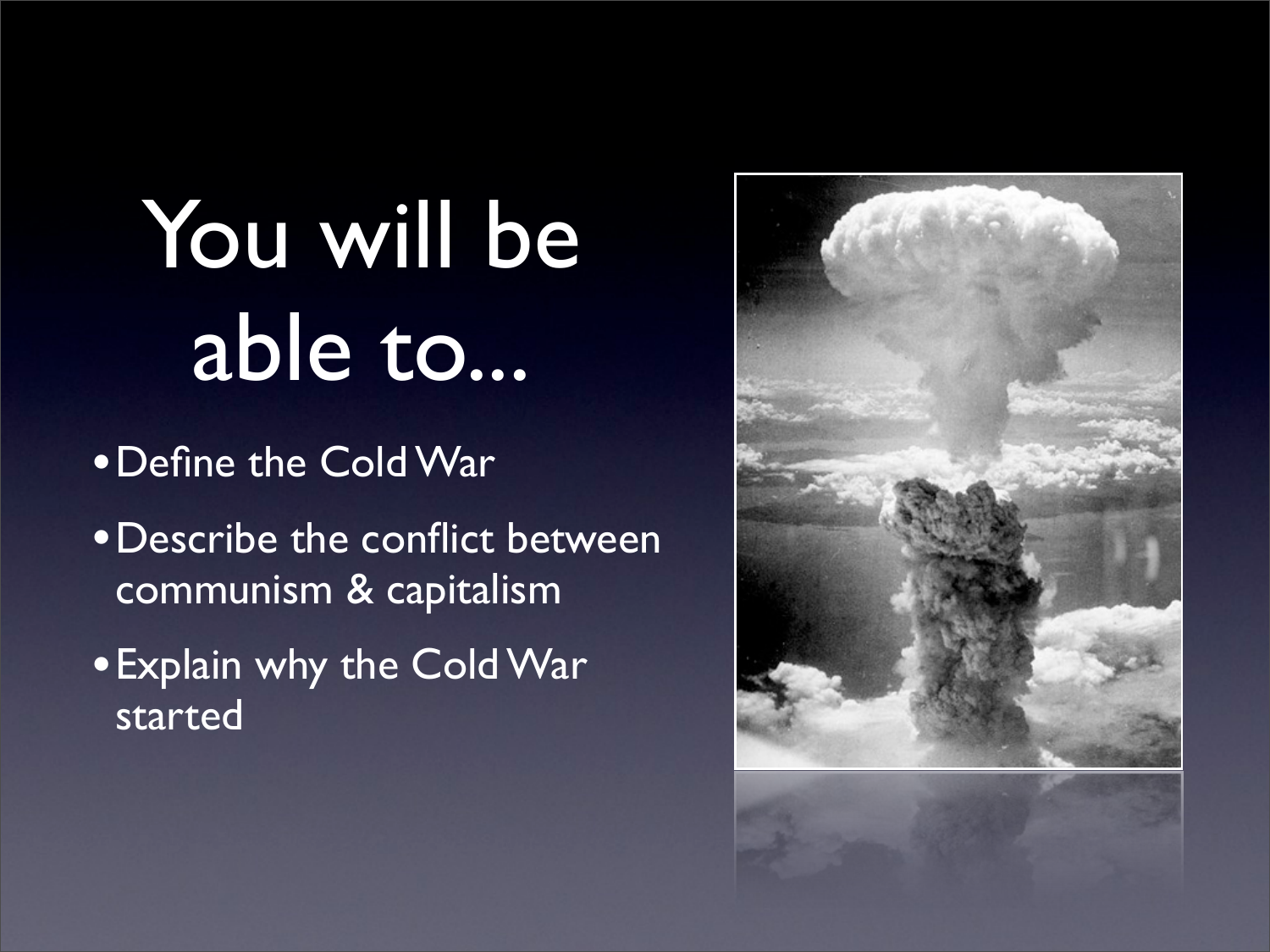## So...What exactly is the Cold War?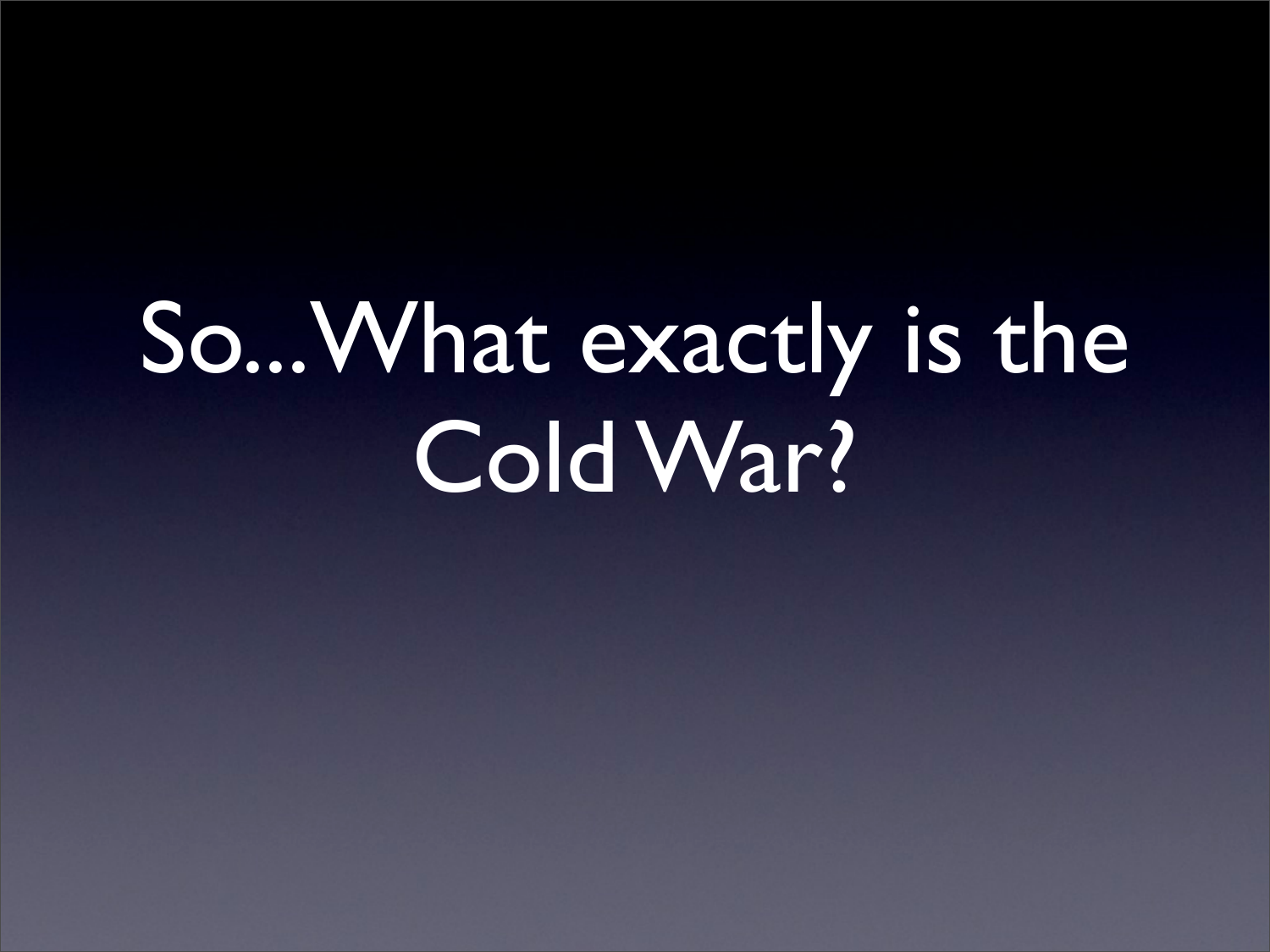# Defining Cold War

A constant state of political conflict and economic and military rivalry between the U.S. and the U.S.S.R. from 1945-1991 that was just short of war

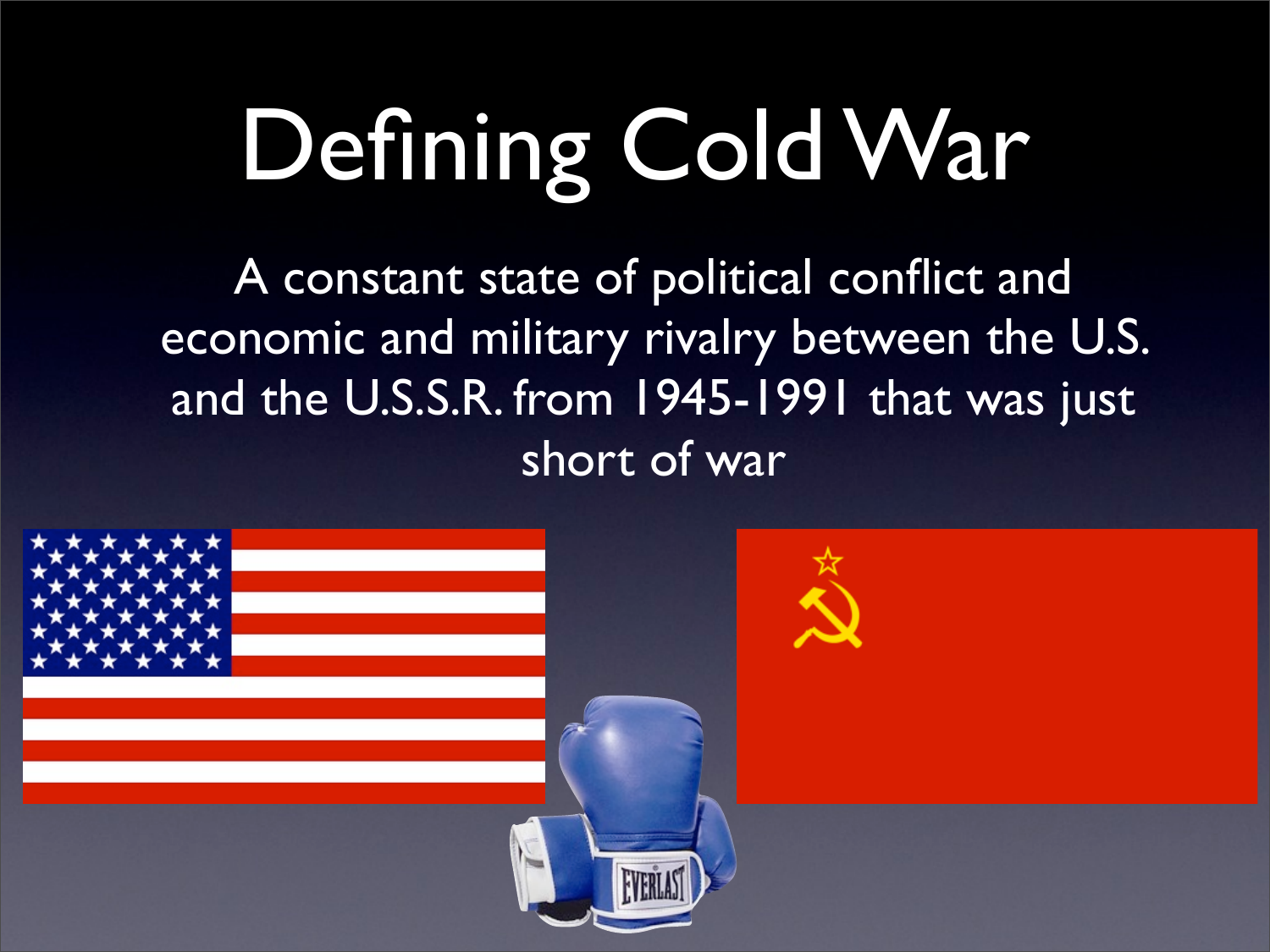### USSR vs. Russia

- **The Union of Soviet Socialist** Republics (USSR)
- Made up of 15 different republics
	- Russia is one of those republics
- Constitutionally socialist state ruled by the Communist Party

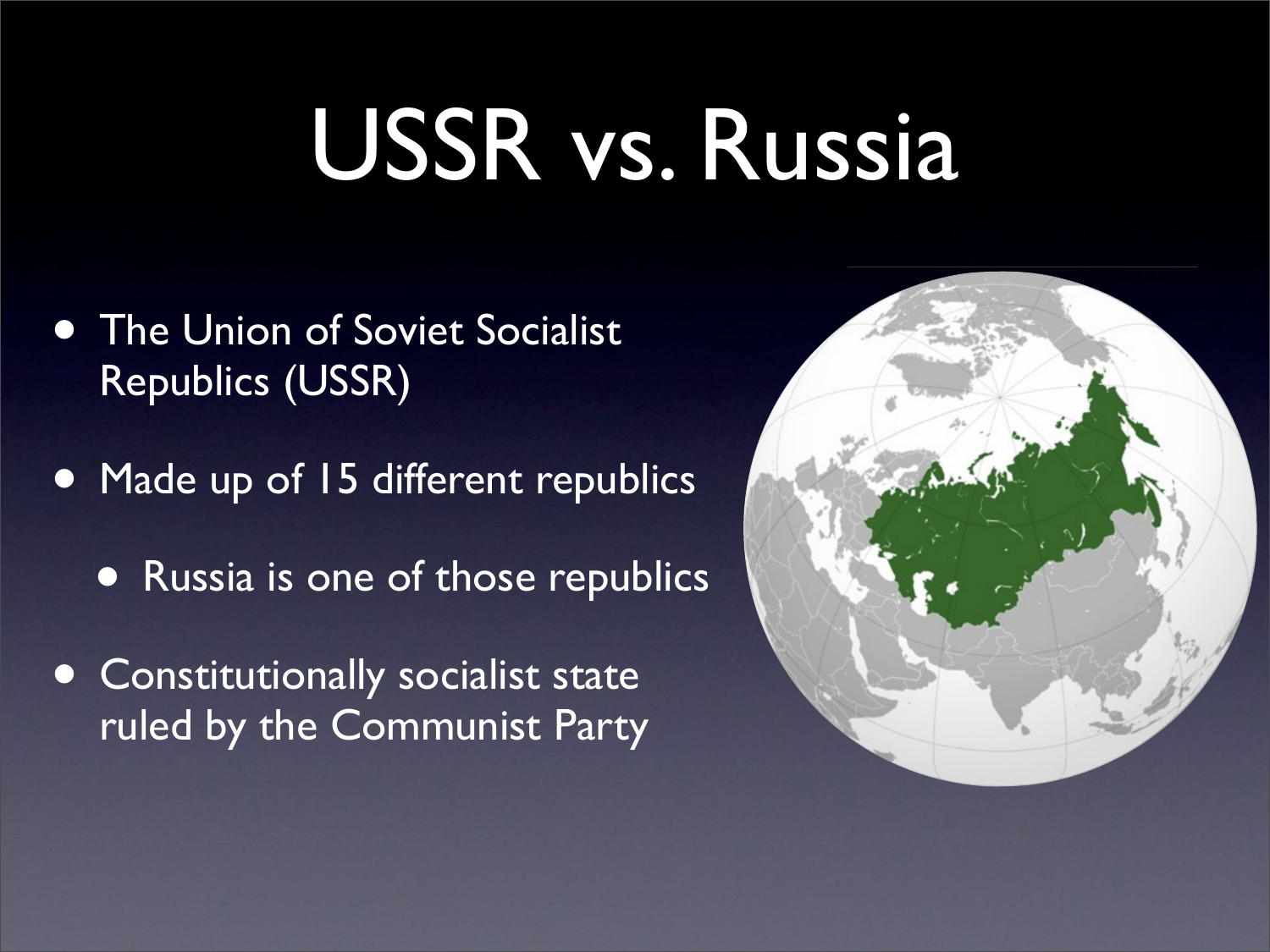## Capitalism/Socialism/ Communism

- Capitalism All of the means of production are in the hands of individuals.
- Socialism Some or all of the means of production are in the hands of the State.
- Communism All of the means of production belong to everyone.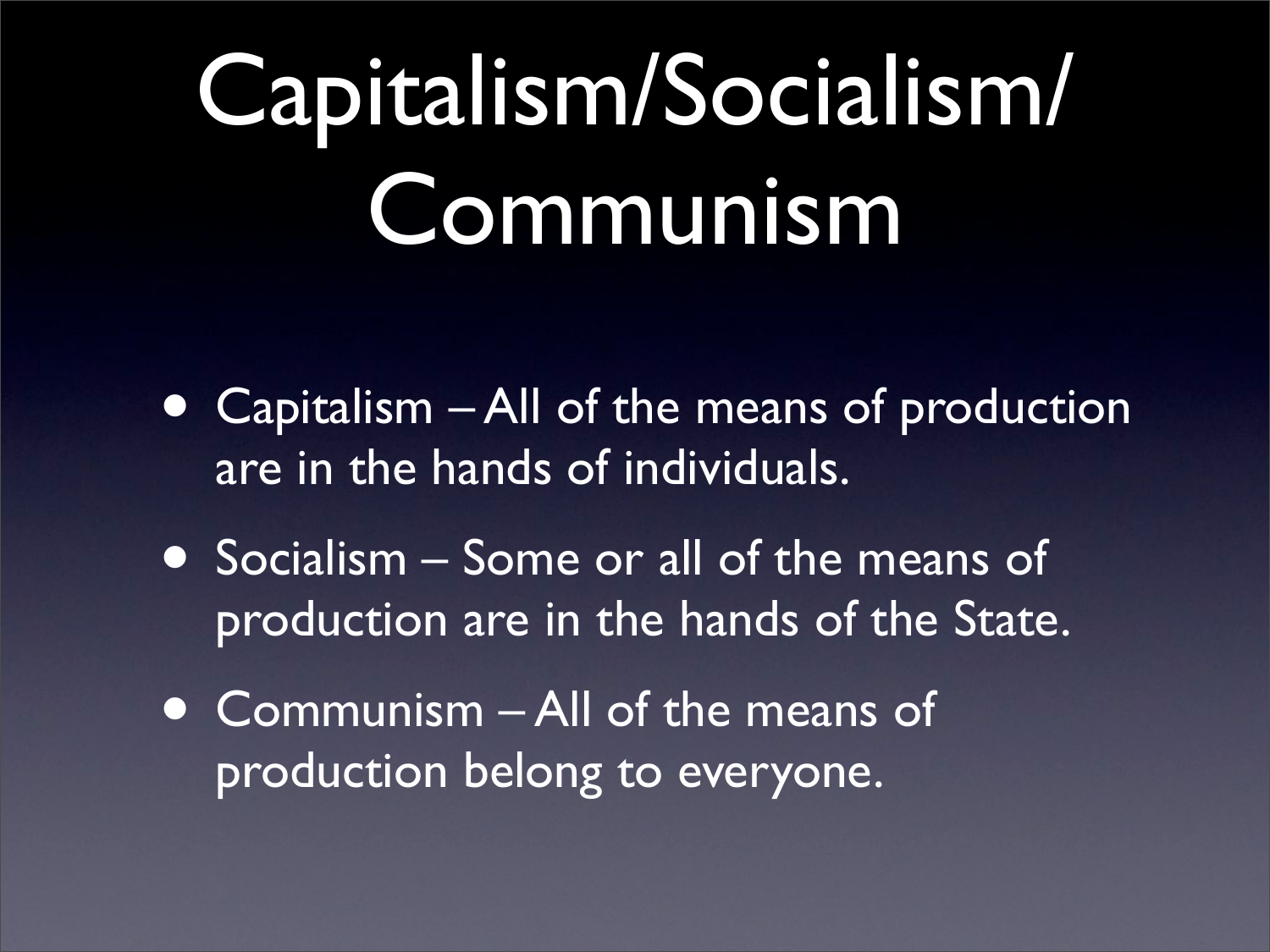#### Communism vs. Capitalism

- Communism goes completely against Capitalism
	- Stalin didn't trust capitalists
- U.S. had strained relations with the U.S.S.R. since the October Revolution 1917

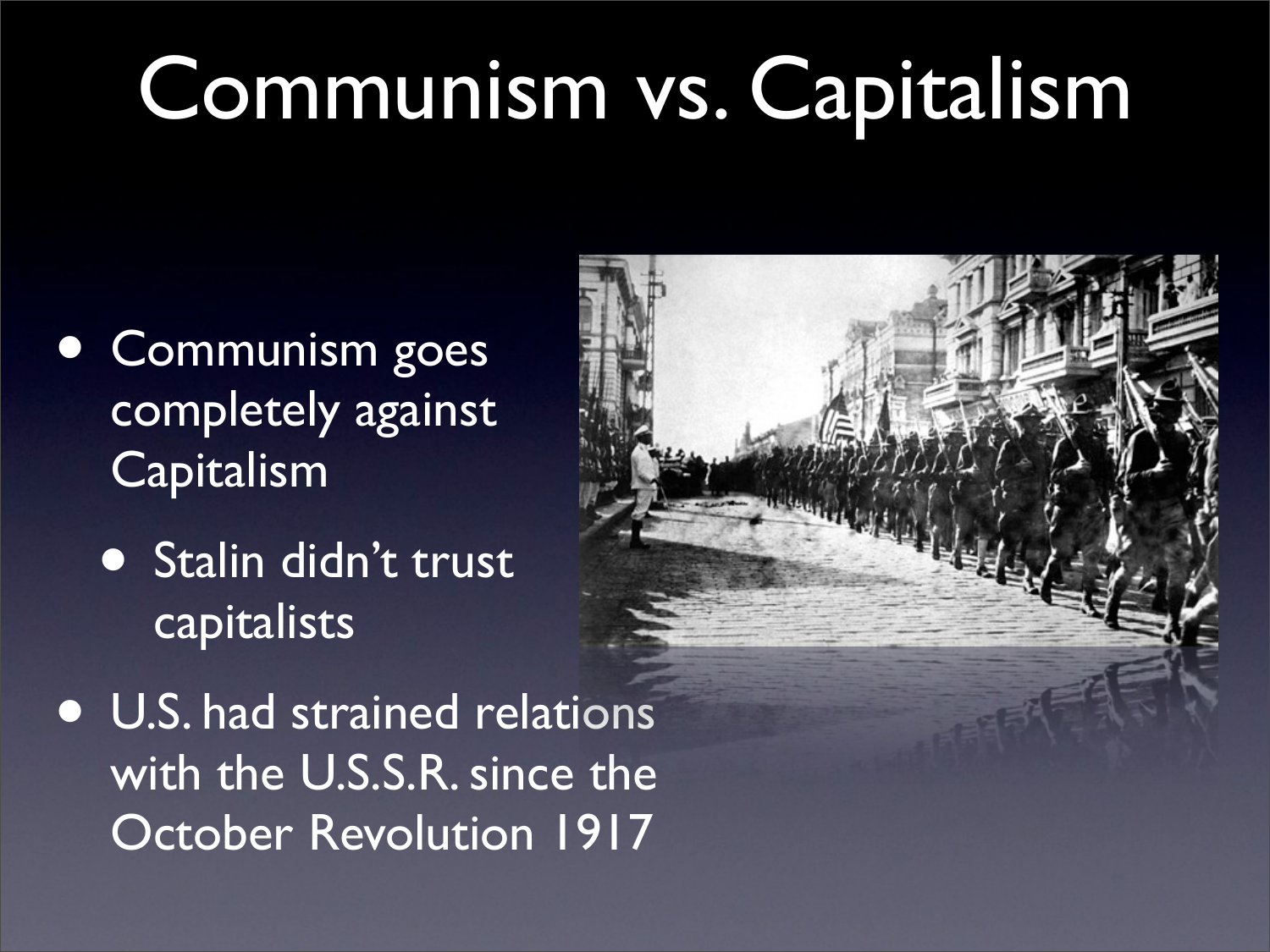#### Discuss!

1 – What was the Cold War?

2 – What is the difference between the USSR and Russia?

1 – Explain why Communism and Capitalism don't work together. Why would one be concerned about the other?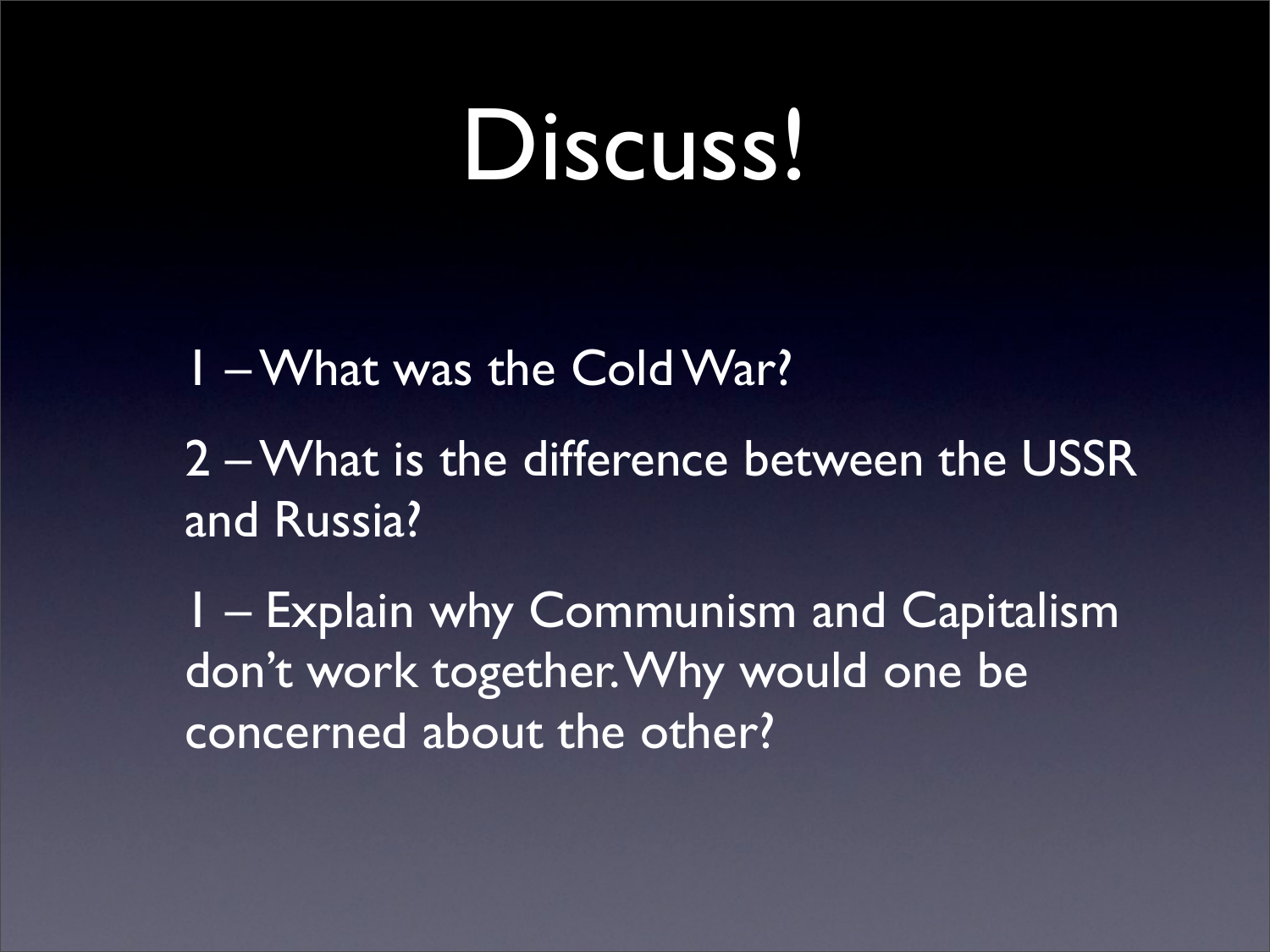# WWII US-Soviet Relations



- Stalin's desire for a second front in France became a point of contention
- Both sides were concerned about the other making a separate peace
- Soviets took control of Poland and recognized a communist gov.
	- Violated agreements made at Yalta
- Soviets wanted to split Japan like Germany
	- US didn't allow it
	- **Seen as US attempt to dominate the Pacific**
- US stopped Lend-Lease Act with USSR in May 1945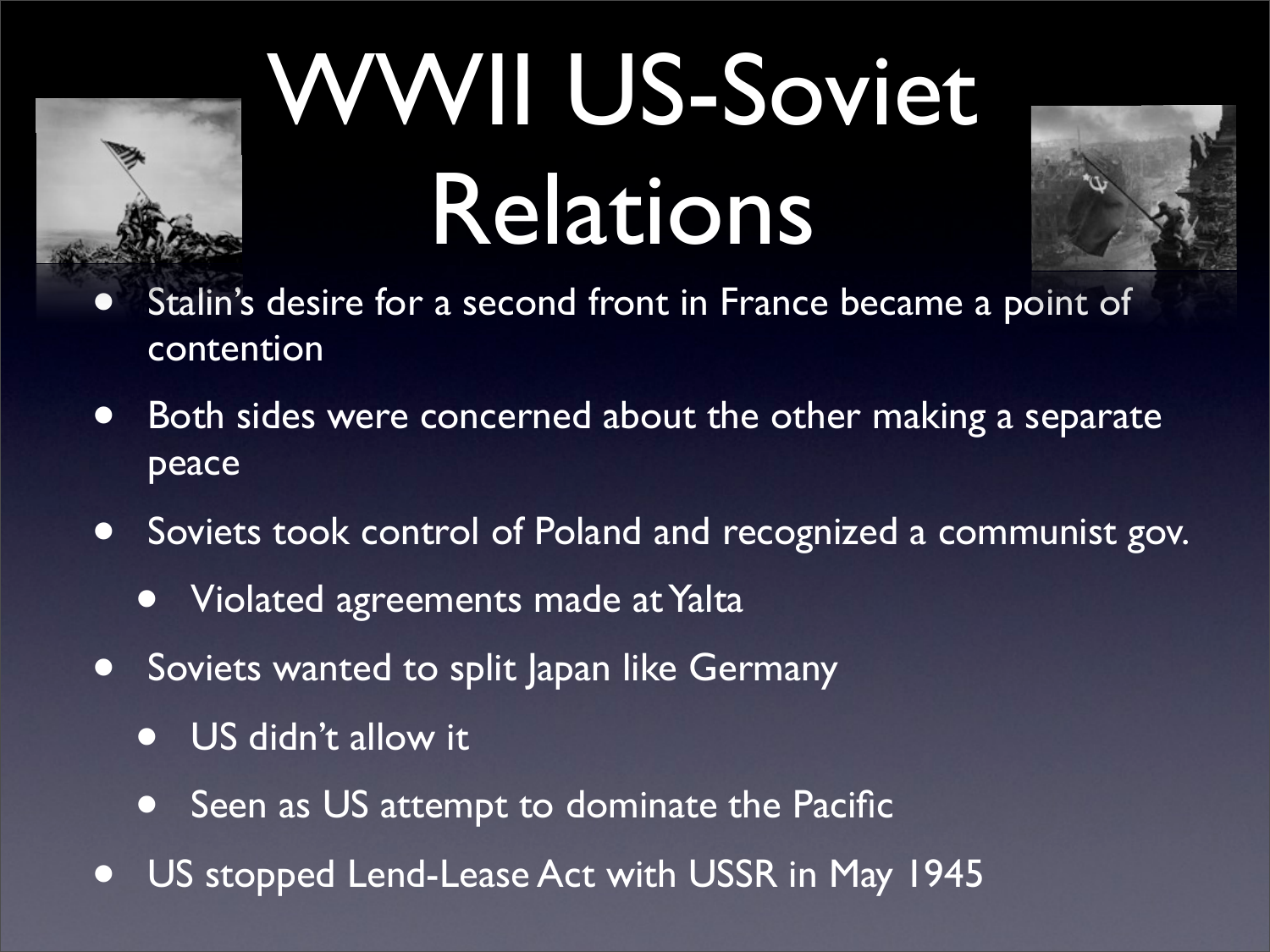# Two Superpowers

- After the War US and USSR were the top military/economic powers in the world.
- Both had the desire for security and peace but had different ways of achieving it.
	- U.S. maintaining economic strength and promoting democracy
	- USSR Gaining land to prevent invasion and promoting communism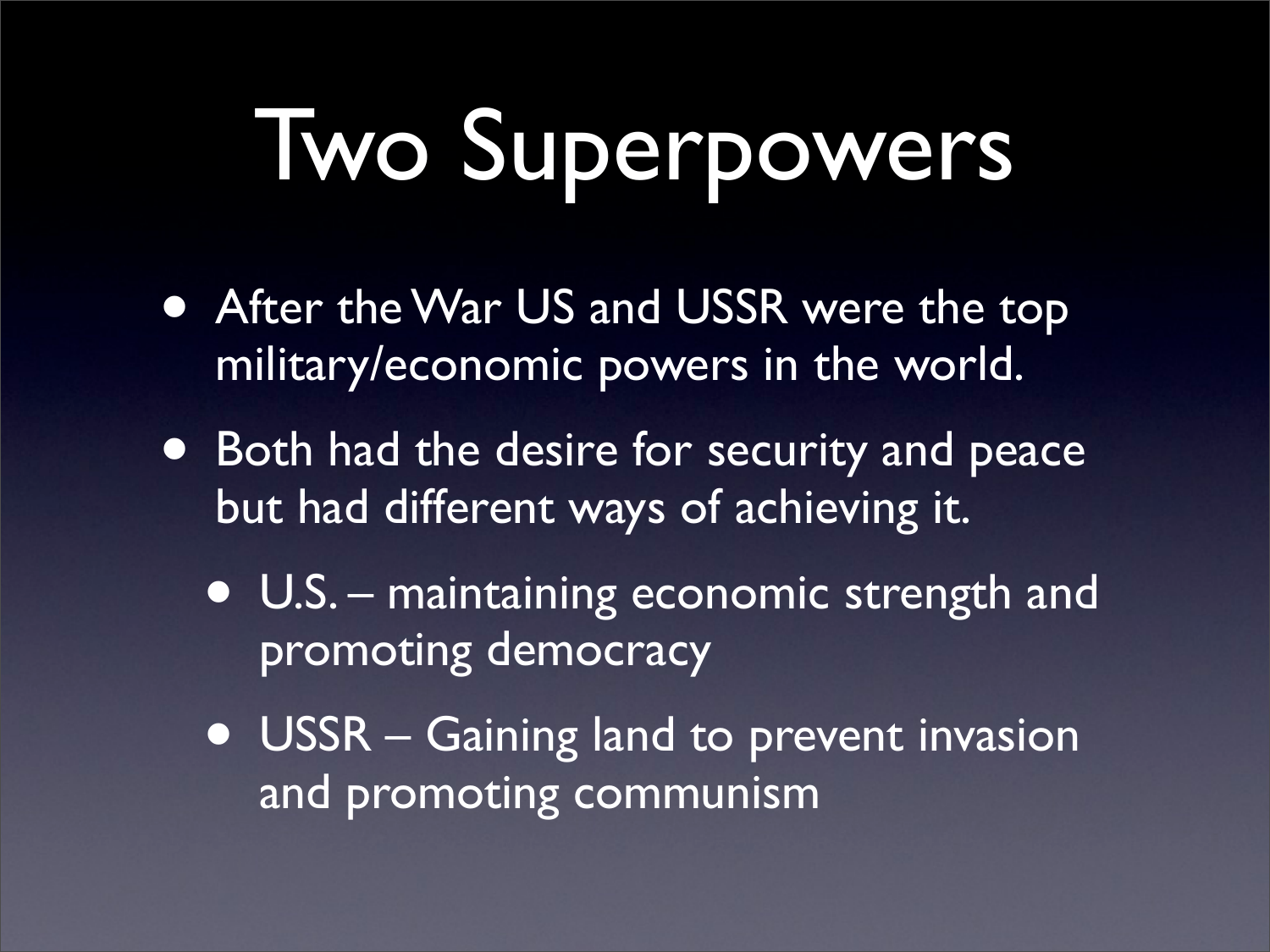## The Eastern Bloc

- Stalin was tasked with setting up new governments in East Europe at Yalta
	- Organized communist governments in all of them by 1948
- By 1948 the following countries were part of the "Eastern Bloc" – **Satellite** nations of the USSR
	- *• East Germany • Poland*
	- *• Romania*
- *• Hungary*
- *• Bulgaria*
- *• Albania*
- *• Czechoslovakia*
- *• Yugoslavia (Not answerable to Moscow)*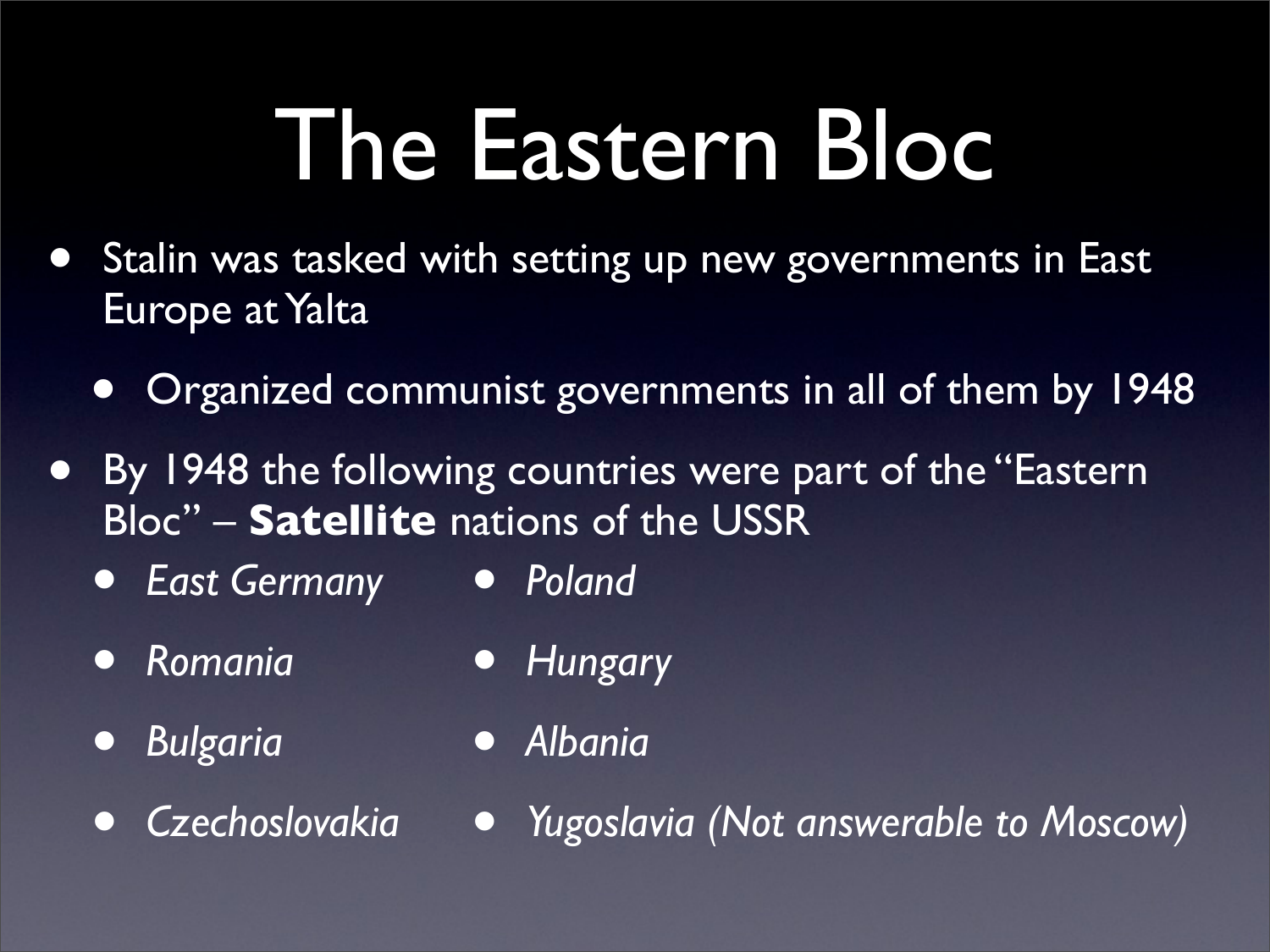#### Discuss!

1 – How did WWII create tension between The US and the Soviet Union?

2 – What problems might arise given both sides post war goals?

1 – Do you think the goals of either side were objectionable? Why?

2 – Describe the Eastern Bloc. How did it form?